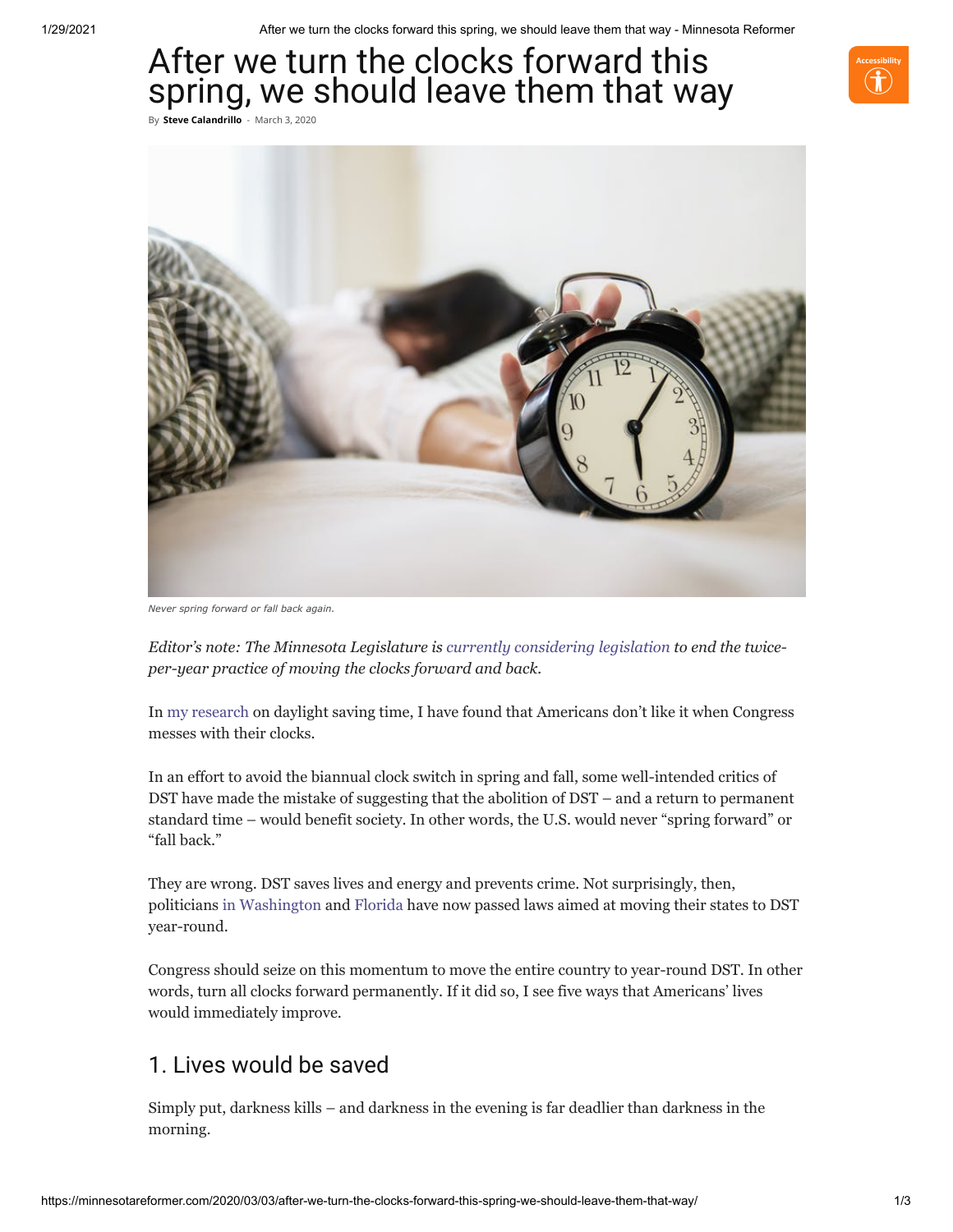1/29/2021 After we turn the clocks forward this spring, we should leave them that way - Minnesota Reformer

The evening rush hour is twice as fatal as the morning for [various reasons: Far](https://dx.doi.org/10.1136%2Fip.2005.011056) more people are on the road, more alcohol is in drivers' bloodstreams, people are hurrying to get home and more children are enjoying outdoor, [unsupervised](http://commdocs.house.gov/committees/science/hsy73325.000/hsy73325_0.HTM) play. Fatal [vehicle-on-pedestrian crashes increase](https://www.ncbi.nlm.nih.gov/pmc/articles/PMC1615292/) threefold when the sun goes down.



DST brings an extra hour of sunlight into the evening to mitigate those risks. Standard time has precisely the opposite impact, by moving sunlight into the morning.

A meta-study by Rutgers researchers demonstrated that [343 lives per](https://www.ncbi.nlm.nih.gov/pubmed/15003579) year could be saved by moving to year-round DST. The opposite effect would occur if the U.S. imposed year-round standard time.

# 2. Crime would decrease

Darkness is also a friend of crime. Moving sunlight into the evening hours has a far greater impact on the prevention of crime than it [does in the morning.](https://www.ojjdp.gov/ojstatbb/offenders/qa03401.asp?qaDate=2016) This is especially true for crimes by juveniles, which peak in the after-school and early evening hours.

Criminals strongly prefer to do their work in the darkness of evening and night. Crime rates are lower by 30 percent in the morning to afternoon hours, [even when those morning](https://doi.org/10.1016/S0169-2070(03)00093-1) hours occur before sunrise, when it's still dark.

A 2013 British study found that improved lighting in the evening hours could [reduce the crime](http://library.college.police.uk/docs/what-works/What-works-briefing-improved-street-lighting-2013.pdf) rate by up to 20 percent.

### 3. Energy would be saved

Many people don't know that the original [justification for](http://wakeforestlawreview.com/2008/01/time-well-spent-an-economic-analysis-of-daylight-saving-time-legislation/) the creation of DST was to save energy, initially during World War I and II and then later during the 1973 OPEC oil crisis. When the sun is out later in the evening, peak energy loads are reduced.

Virtually everyone in our society is awake and using energy in the early evening hours when the sun sets. But a considerable portion of the population is still asleep at sunrise, resulting in significantly less demand for energy then.

Having [more sun in the evening](https://www.energy.ca.gov/reports/2001-05-23_400-01-013.PDF) requires not just less electricity to provide lighting, but reduces the amount of oil and gas required to heat homes and businesses when people need that energy most. Under standard time, the sun rises earlier, reducing morning energy consumption, but only half of Americans are awake to be able to use the sun.

This rationale motivated some in California to recommend permanent DST a decade ago, when the state experienced recurrent electricity shortages and rolling brown-outs. Officials at the California Energy Commission estimated that 3.4 percent of [California's winter](https://www.energy.ca.gov/reports/2001-05-23_400-01-013.PDF) energy usage could be saved by moving to year-round DST.

Similarly, DST resulted in 150,000 barrels of oil saved by the U.S. in 1973, which helped combat the effect of OPEC's oil embargo.

# 4. Avoiding clock switches improves sleep

Critics of DST are correct about one thing: The biannual clock switch is bad for health and welfare.